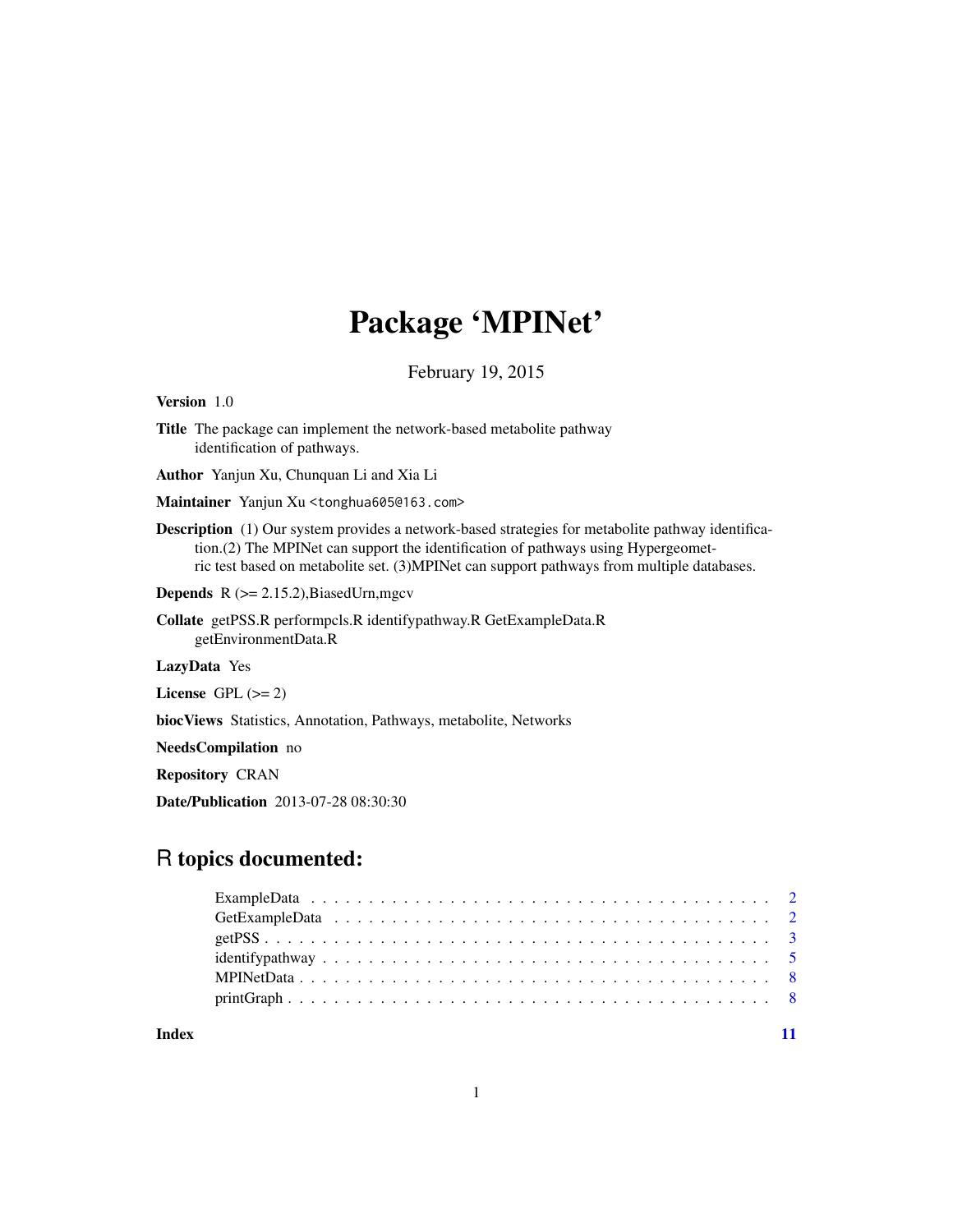<span id="page-1-0"></span>

#### Description

The example data in the environment variable of the system.

#### Format

An environment variable

#### **Details**

The example data includes the variable prostateTMrisk, diabetes1 and diabetes2. The prostateTMrisk is the differential metabolites from the study of Sreekumar et al., the diabetes1 from text mining and the diabetes2 is the differential metabolite set from the study of Suhre et al.. These three example datasets can be obtained by the function [GetExampleData](#page-1-1).

#### Author(s)

Yanjun Xu <tonghua605@163.com>, Chunquan Li <lcqbio@aliyun.com.cn> and Xia Li <lixia@hrbmu.edu.cn>

#### References

Sreekumar, A., Poisson, L.M., Rajendiran, T.M., Khan, A.P., Cao, Q., Yu, J., Laxman, B., Mehra, R., Lonigro, R.J., Li, Y. et al. (2009) Metabolomic profiles delineate potential role for sarcosine in prostate cancer progression. Nature, 457, 910-914.

Suhre, K., Meisinger, C., Doring, A., Altmaier, E., Belcredi, P., Gieger, C., Chang, D., Milburn, M.V., Gall, W.E., Weinberger, K.M. et al. (2010) Metabolic footprint of diabetes: a multiplatform metabolomics study in an epidemiological setting. PLoS ONE, 5, e13953.

<span id="page-1-1"></span>GetExampleData *Get the example data set*

#### Description

Get the example data set.

#### Usage

```
GetExampleData(dataset)
```
#### Arguments

dataset A character string, must be one of "prostate" (default), "diabetes1" and "diabetes2".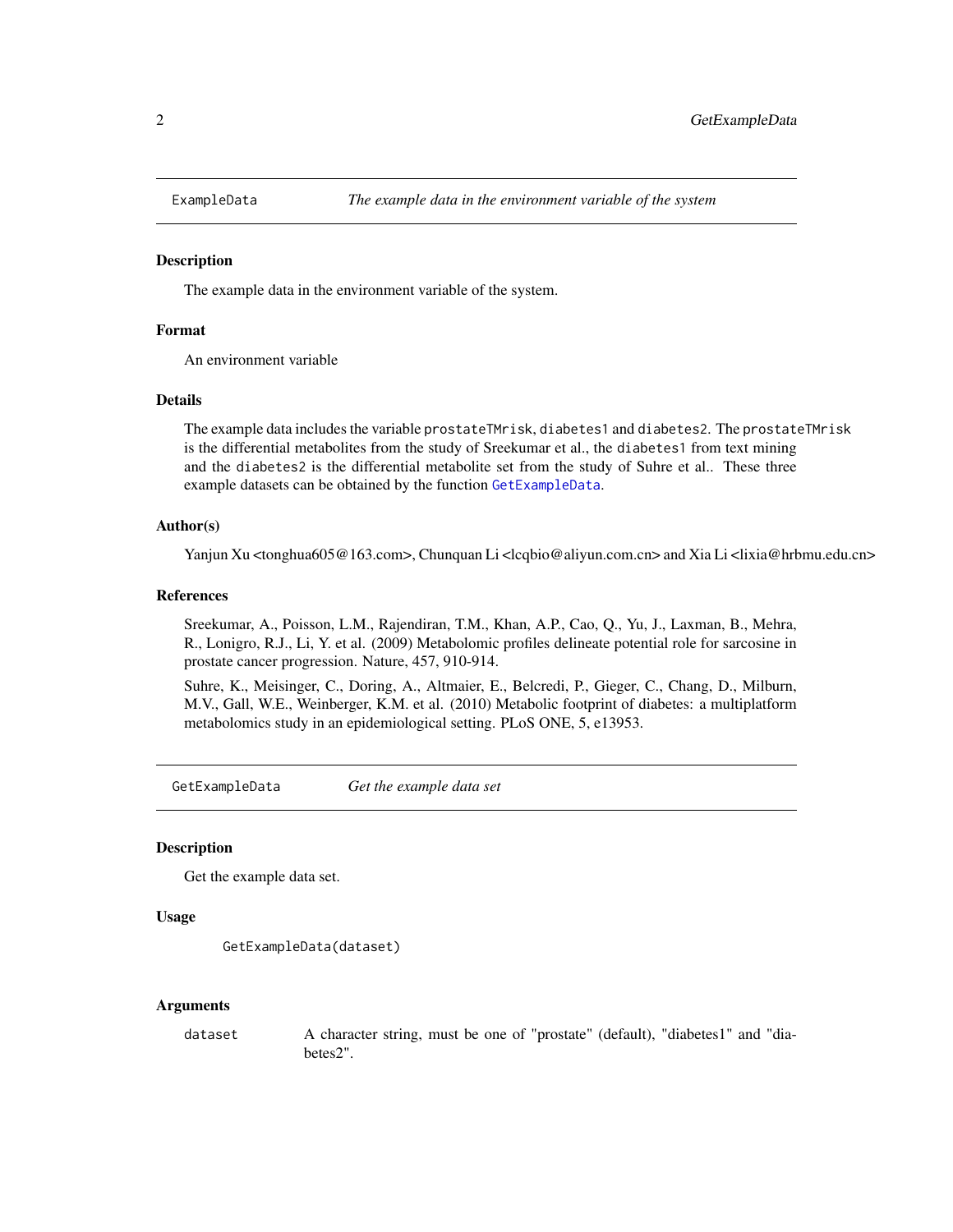#### <span id="page-2-0"></span>getPSS 3

#### Details

The example data are obtained from the environment variable [MPINetData](#page-7-1).

#### Value

A character vector of interesting metabolites, for each element is a pubchem CID

#### Author(s)

Yanjun Xu <tonghua605@163.com>, Chunquan Li <lcqbio@aliyun.com.cn> and Xia Li <lixia@hrbmu.edu.cn>

#### References

Sreekumar, A., Poisson, L.M., Rajendiran, T.M., Khan, A.P., Cao, Q., Yu, J., Laxman, B., Mehra, R., Lonigro, R.J., Li, Y. et al. (2009) Metabolomic profiles delineate potential role for sarcosine in prostate cancer progression. Nature, 457, 910-914.

Suhre, K., Meisinger, C., Doring, A., Altmaier, E., Belcredi, P., Gieger, C., Chang, D., Milburn, M.V., Gall, W.E., Weinberger, K.M. et al. (2010) Metabolic footprint of diabetes: a multiplatform metabolomics study in an epidemiological setting. PLoS ONE, 5, e13953.

#### Examples

## Not run:

#obtain the metastatic prosate cancer data set Exampledata<-GetExampleData(dataset="prostate") head(Exampledata)

## End(Not run)

<span id="page-2-1"></span>getPSS *Evaluate the CGNB score of metabolites*

#### Description

Integrate the non-equivalence scores and the initial bias scores of metabolites by the monotonic spline model.

#### Usage

getPSS(riskmeta,plot=TRUE,binsize=400)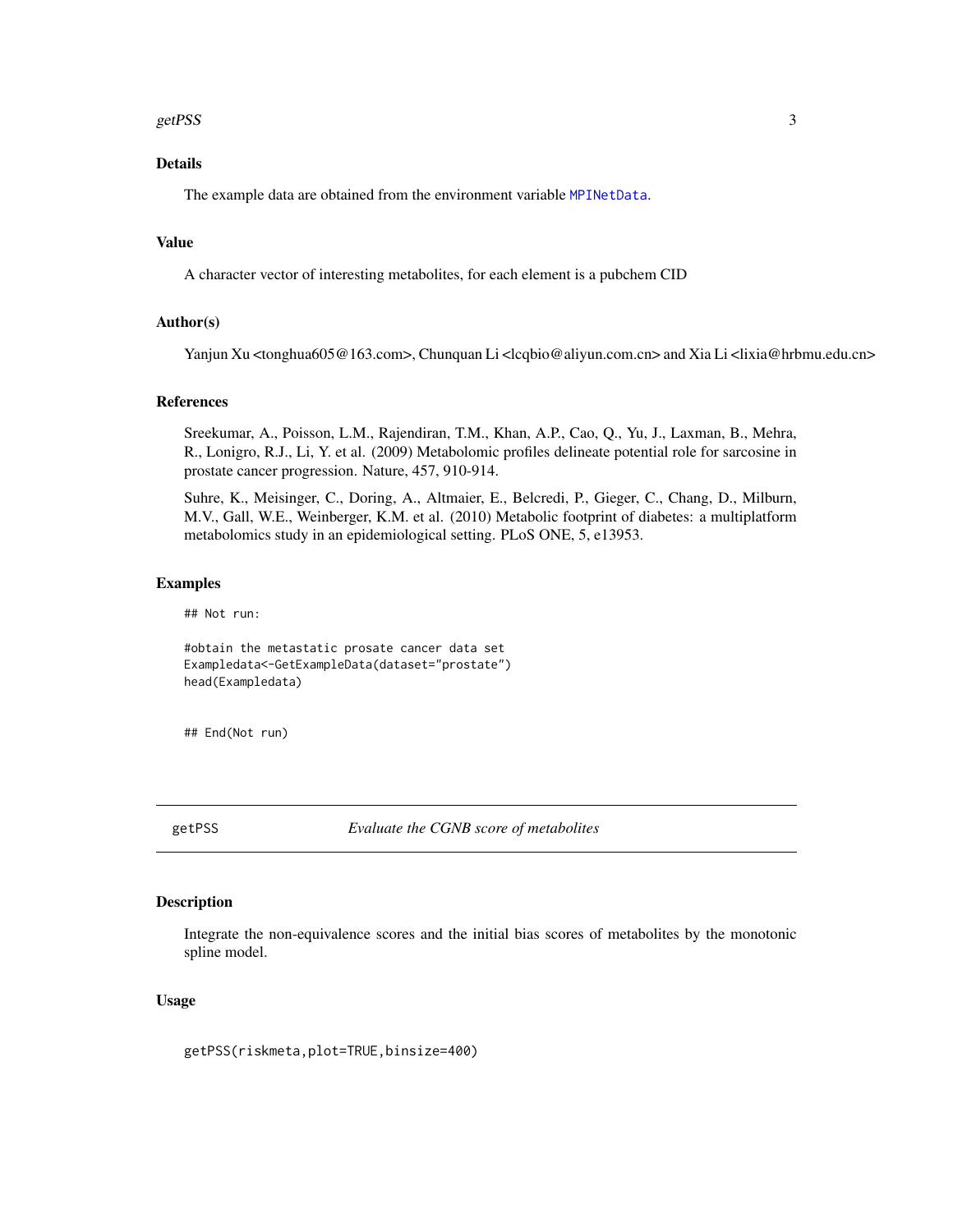#### Arguments

| riskmeta | A character vector of interesting metabolites, for each element is a pubchem<br>CID.       |
|----------|--------------------------------------------------------------------------------------------|
| plot     | A logical. If TRUE the fit line obtained by the monotonic spline model will be<br>plotted. |
| binsize  | plot the fraction of differential metabolities in bins of this size.                       |

#### Details

This function is used to integrate the non-equivalence of metabolites and the character of differential metabolites.The binsize can be assigned according to the best visualization.

#### Value

A data frame with 4 columns including "riskmeta", "meanstrvalue", "pss" and "CGNB". Each row correspond a metabolite pubchem CID. "riskmeta" indicates whether the metabolite is in the interesting set (with "1" is in and "0" is not in)."meanstrvalue" is the mean SOC value of the metabolite. "pss" is the score value obtained by the monotonic spline model. "CGNB" is the CGNB score of metabolite which is calculated as 1 substract the score value obtained by monotonic spline model. This score is used to calculate pathway weight in the subsequent pathway analysis.

#### Author(s)

Yanjun Xu <tonghua605@163.com>, Chunquan Li <lcqbio@aliyun.com.cn> and Xia Li <lixia@hrbmu.edu.cn>

#### References

Young, M.D., Wakefield, M.J., Smyth, G.K. and Oshlack, A. (2010) Gene ontology analysis for RNA-seq: accounting for selection bias. Genome Biol, 11, R14.

#### Examples

## Not run:

#######################################

##########get example data risk<-GetExampleData(dataset="prostate")

```
###########calculate the CGNB score
pss<-getPSS(risk ,plot=F)
CGNBscore<-pss[,"CGNB"]
names(CGNBscore)<-rownames(pss)
##########print the CGNB score of some metabolites to screen
head(CGNBscore)
#identify dysregulated pathways
anncpdpre<-identifypathway(risk,pss,pathType="KEGG",method="MPINet",annlim=1,bglim=6)
#convert ann to data.frame
result<-printGraph(anncpdpre,pathType="KEGG",method="MPINet")
```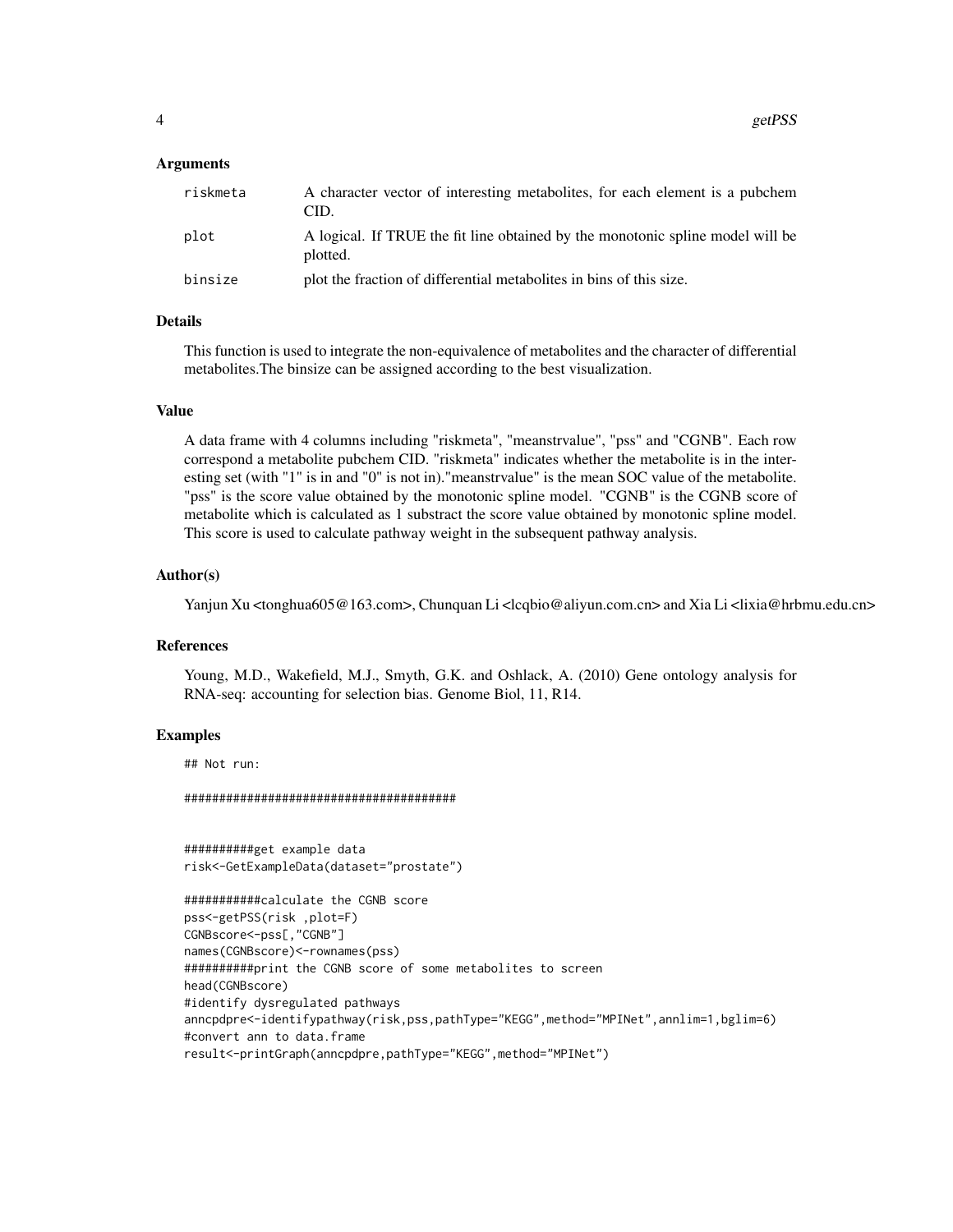<span id="page-4-0"></span>head(result)

## End(Not run)

<span id="page-4-1"></span>identifypathway *A novel pathway identification approach based on metabolite set*

#### Description

Identify pathways via global weighted human metabolite network, which considering both the global non-equivalence of metabolites in pathway and the bias existing in metabonomic experiment technology.

#### Usage

```
identifypathway(componentList,PSS,pathType="KEGG",method="MPINet",weightnum=6,
               backgroundcid=Getenvir("getBackground"),annlim=1,bglim=6,
               order="pvalue",decreasing=FALSE)
```
#### Arguments

| A character vector of interesting metabolites, for each element is a pubchem<br>CID.                                                                                                                                                                          |
|---------------------------------------------------------------------------------------------------------------------------------------------------------------------------------------------------------------------------------------------------------------|
| A data frame, which is obtained by the function getPSS.                                                                                                                                                                                                       |
| A character string vector specifying the pathway source, must be some of the<br>elements in the vector c("KEGG", "consensusPath", "PharmGKB", "SMPDB",<br>"Wikipathways", "PID", "Reactome", "INOH", "BioCarta", "HumanCyc", "EHMN").<br>The default is KEGG. |
| A character string specifying the pathway identification method, must be one of<br>"MPINet" (default) and "Hyper".                                                                                                                                            |
| A value. The power of the relative weight of pathway. The default value is 6.                                                                                                                                                                                 |
| A character vector of the background metabolities, which is used to identify the<br>statistically significant pathways.                                                                                                                                       |
| An integer. Only use pathways annotated at least this number of metabolities.<br>The default value is 1.                                                                                                                                                      |
| An integer. Only use pathways containing at least this number of metabolities.<br>The default value is 6.                                                                                                                                                     |
| A character string. Should be one of "pvalue" and "fdr".                                                                                                                                                                                                      |
| A logical. Should the sort order be increasing or decreasing?                                                                                                                                                                                                 |
|                                                                                                                                                                                                                                                               |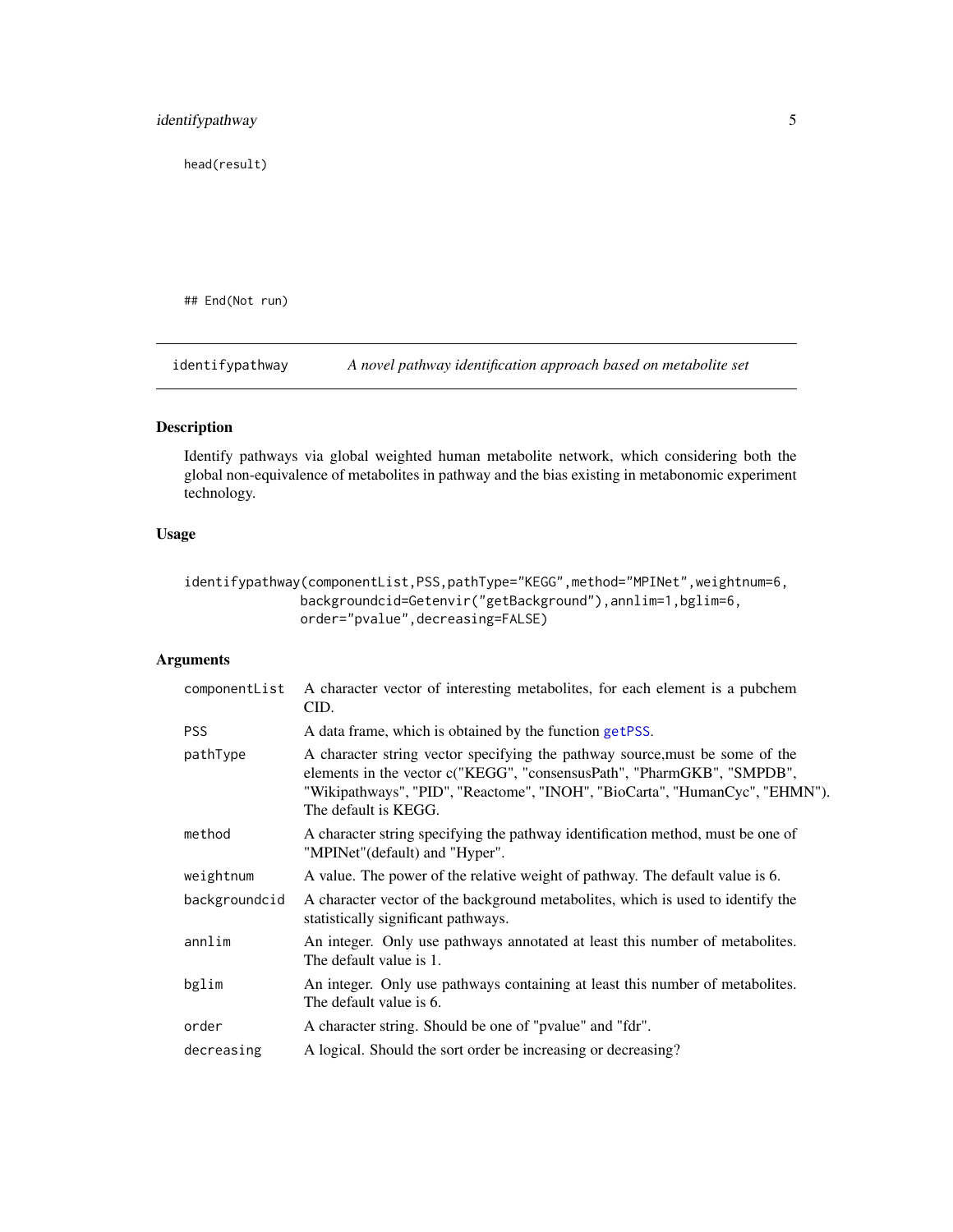#### <span id="page-5-0"></span>Details

The function can annotate a set of metabolites to pathways and identify the statistically significantly enriched pathways. The argument method should be one of "MPINet" and "Hyper".When the "MPINet" is specified, MPINet method which is considers both the global non-equivalence of metabolites in pathway and bias existing in metabonomic experiment technology is used. When the "Hyper" method is selected, the Hypergeometric test is used. If users don't set the values of the argument backgroundcid, the human background metabolites will be obtained from our default data set which contains 4994 metabolites and selected from five databases including MSEA, HMDB, SMPDB, KEGG and Reactome. Note that the argument weightnum can be assigned according to the bias level, which can be evaluated through the [getPSS](#page-2-1) function by set the plot argument as "TRUE". If the plot line is more closer to right up, the weightnum should be assigned a higher value.

#### Value

A list. Each element of the list is another list. (i)If the argument method is "MPINet", it includes the following elements: 'pathwayName', 'annComponentList', 'annComponentNumber', 'annBg-ComponentList', 'annBgNumber', 'componentNumber', 'bgNumber', 'pvalue', 'fdr', 'InWeight', 'weight', 'anncompinNetworkNum', 'anncompinNetworkList', 'riskcompinNetworkNum', 'riskcompin-NetworkList'. They correspond to pathway name, the submitted metabolites annotated to a pathway, numbers of submitted metabolites annotated to a pathway, the background metabolites annotated to a pathway, numbers of background metabolites annotated to a pathway, numbers of submitted metabolites, numbers of background metabolitess, p-value of the Wallenius' noncentral hypergeometric test, Benjamini-Hochberg fdr values, the mean score value of metabolites in pathway, the final weight of pathway, numbers of the submitted metabolites annotated to a pathway and in the global human metabolite network, the submitted metabolites annotated to a pathway and in the global human metabolite network, numbers of submitted metabolites in the global human metabolite network, submitted metabolites in the global human metabolite network. When the argument pathType is "KEGG", the 'pathwayId' element is also included, which is the pathway identifier in KEGG. When the argument pathType is not "KEGG", the 'pathsource' element is also included, which stands for the source of pathway. (ii)If the argument method is "Hyper", it includes the same elements as (i), but not includes the following elements: 'InWeight', 'weight', 'anncompinNetworkNum', 'anncompinNetworkList', 'riskcompinNetworkNum', 'riskcompinNetworkList'. To save the results, the list can be converted to the data.frame by the function [printGraph](#page-7-2).

Note that componentList submitted by users must be a 'character' vector.

#### Author(s)

Yanjun Xu <tonghua605@163.com>, Chunquan Li <lcqbio@aliyun.com.cn> and Xia Li <lixia@hrbmu.edu.cn>

#### References

Subramanian, A., Tamayo, P., Mootha, V.K., Mukherjee, S., Ebert, B.L., Gillette, M.A., Paulovich, A., Pomeroy, S.L., Golub, T.R., Lander, E.S. et al. (2005) Gene set enrichment analysis: a knowledgebased approach for interpreting genome-wide expression profiles. Proc Natl Acad Sci U S A, 102, 15545-15550.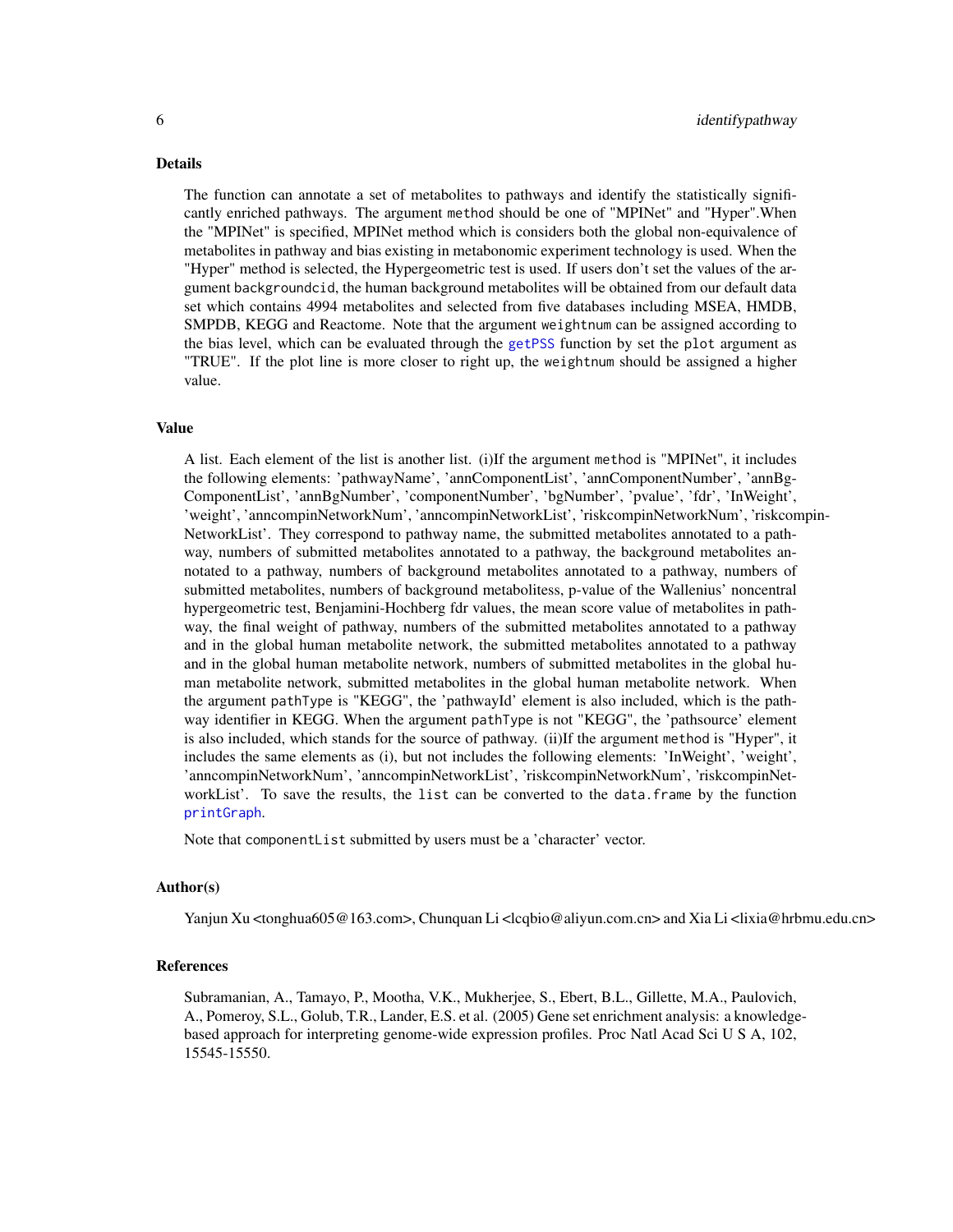Li, C., Li, X., Miao, Y., Wang, Q., Jiang, W., Xu, C., Li, J., Han, J., Zhang, F., Gong, B. et al. (2009) SubpathwayMiner: a software package for flexible identification of pathways. Nucleic Acids Res, 37, e131.

#### Examples

```
## Not run:
```

```
#####identify pathways related with metastatic prostate cancer###########
#example 1
#get example data
#### get the metastatic prostate cancer interesting metabolite data set
risk<-GetExampleData(dataset="prostate")
#### integrate the global non-equivalence of metabolites and the character of
#### differential metabolites by the monotonic spline model
pss<-getPSS(risk)
#identify pathways
anncpdpre<-identifypathway(risk,pss,pathType="KEGG",method="MPINet",annlim=1,bglim=6)
#convert ann to data.frame
result<-printGraph(anncpdpre,pathType="KEGG",method="MPINet")
#print part of the results to screen
head(result)
##write the results to tab delimited file.
write.table(result,file="result.txt",row.names=FALSE,sep="\t")
```

```
result1<-printGraph(anncpdpre,pathType="KEGG",method="MPINet",detail=TRUE)
##write the results to tab delimited file.
write.table(result1,file="result1.txt",row.names=FALSE,sep="\t")
```

```
#example 2
#get example data from file
risk<-read.table(paste(system.file(package="MPINet"),"/localdata/prostate.txt",sep=""),
header=F,sep="\t","\"")
```

```
####convert the data to a character vector
risk<-as.character(risk[[1]])
```
pss<-getPSS(risk)

```
#identify pathways
anncpdpre<-identifypathway(risk,pss,pathType="KEGG",method="MPINet",annlim=1,bglim=6)
#convert ann to data.frame
result<-printGraph(anncpdpre,pathType="KEGG",method="MPINet")
#print part of the results to screen
head(result)
```

```
#example 3
#get example data
#### get the metastatic prostate cancer interesting metabolite data set
risk<-GetExampleData(dataset="prostate")
```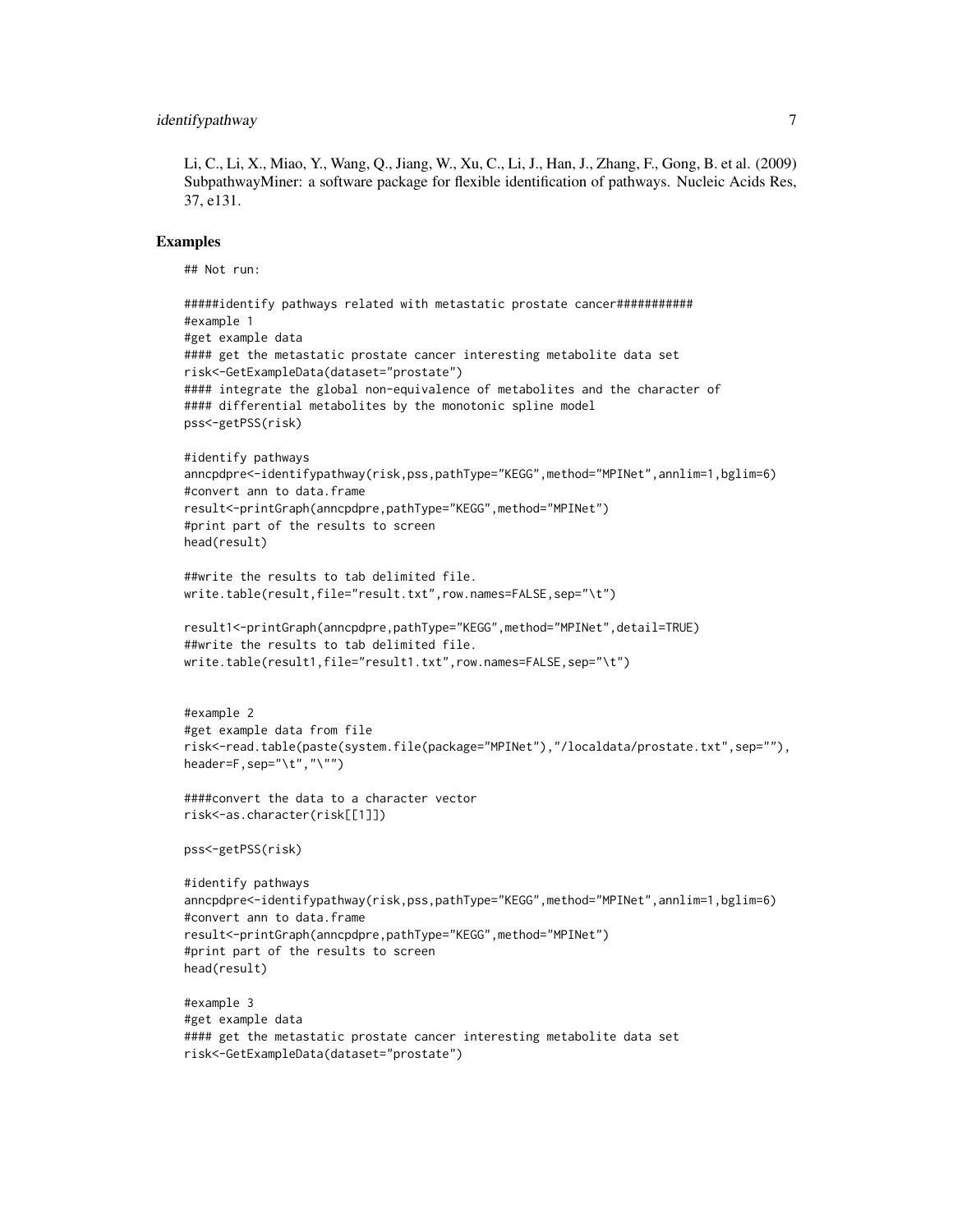```
pss<-getPSS(risk)
#identify dysregulated Reactome and KEGG pathways
anncpdpre<-identifypathway(risk,pss,pathType=c("KEGG","Reactome"),
method="MPINet",annlim=1,bglim=6)
#convert ann to data.frame
result<-printGraph(anncpdpre,pathType=c("KEGG","Reactome"),method="MPINet")
#print part of the results to screen
head(result)
```
## End(Not run)

<span id="page-7-1"></span>MPINetData *The variables in the environment variable* MPINetData *of the system*

#### Description

The variables in the environment variable MPINetData of the system.

#### Format

An environment variable

#### Author(s)

Yanjun Xu <tonghua605@163.com>, Chunquan Li <lcqbio@aliyun.com.cn> and Xia Li <lixia@hrbmu.edu.cn>

<span id="page-7-2"></span>printGraph *Print the results of identification*

#### Description

Print the identification results of MPINet.

#### Usage

printGraph(ann,detail=FALSE,method="MPINet",pathType="KEGG")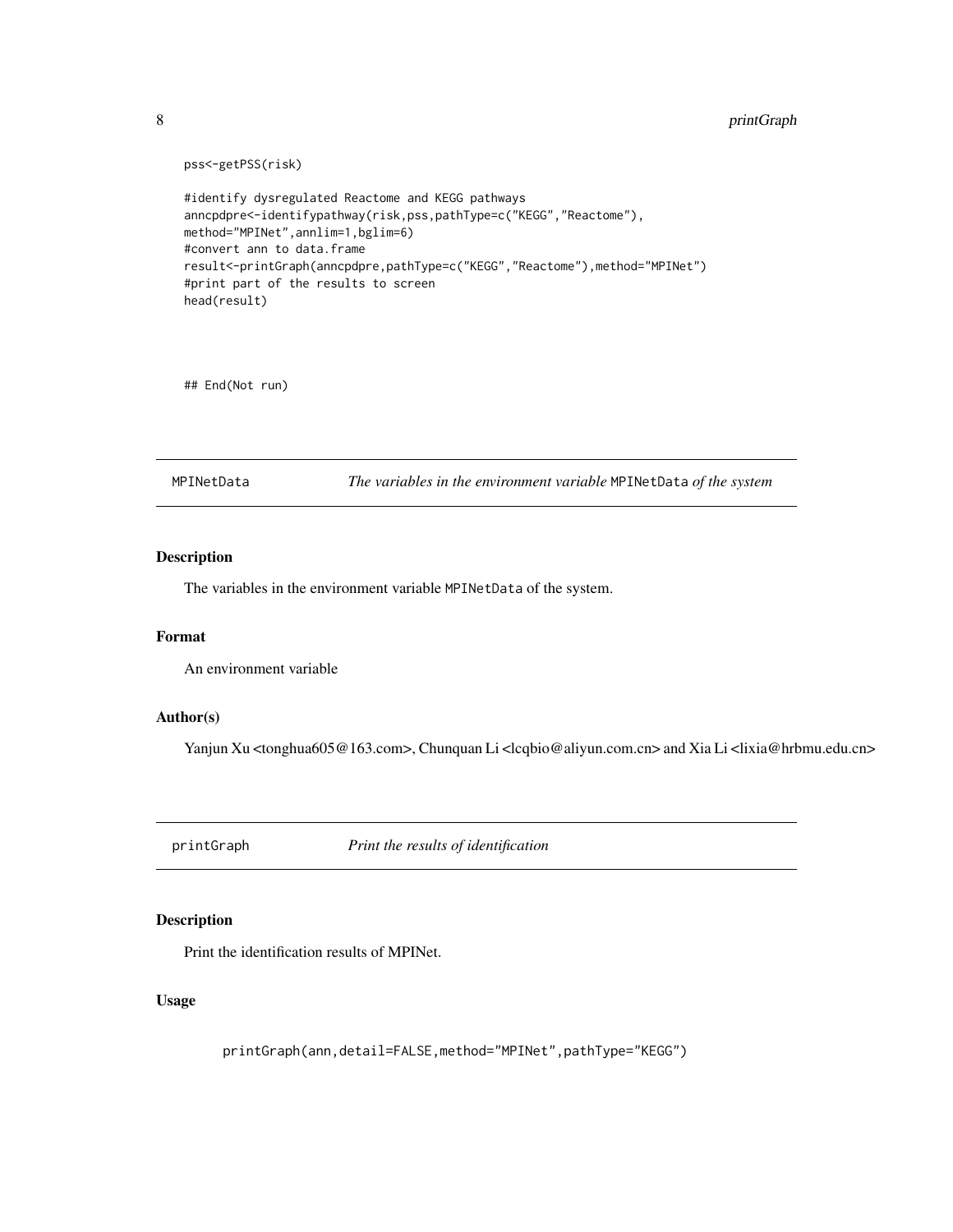#### <span id="page-8-0"></span>printGraph 9

#### Arguments

| ann      | A list. The results returned from the function identifypathway.                                                                                                        |
|----------|------------------------------------------------------------------------------------------------------------------------------------------------------------------------|
| detail   | A logical. If true, metabolite lists from the function identify pathway are con-<br>verted into strings, which are used to display and write results with metabolites. |
| method   | A character string, which is the argument method used in the function identify pathway.                                                                                |
| pathType | A character string vector, which is the argument pathType used in the function<br>identifypathway.                                                                     |

#### Details

The function can convert the results of identification to data.frame.

Note that the argument method and pathType should be assigned the same as the function [identifypathway](#page-4-1).

#### Value

A data.frame of the identification results. (i)If the argument method is "MPINet", it includes the following elements: 'pathwayName', 'annComponentRatio', 'annBgRatio', 'weight', 'pvalue', 'fdr', 'annComponentList', 'annBgComponentList', 'annComponentinNetRatio', 'anncompinNetworkList', 'riskcompinNetworkList'. The 'annComponentRatio' is the ratio of the annotated metabolites. For example, 30/1000 means that 30 metabolites in 1000 interesting metabolites are annotated in this pathway. The 'annBgRatio' is the ratio of background metabolites, for example, 10/4994 means that 10 of the 4994 human metabolites in the background are annotated in this pathway. The 'annComponentinNetRatio' indicates the ratio of annotated metabolites in the global human metabolite network. The 'annComponentList' and 'annBgComponentList' are the annotated metabolites and the annotated background metabolites. The 'anncompinNetworkList' and 'riskcompinNetworkList' are the annotated metabolites in network and the interesting metabolites in network. (ii)If the argument method is "Hyper", it includes the following elements: 'pathway-Name', 'annComponentRatio', 'annBgRatio', 'pvalue', 'fdr', 'annComponentList', 'annBgComponentList'. When the argument pathType is "KEGG", the 'pathwayID' is included. When the the argument pathType is not "KEGG", the 'pathsource' is included. Detailed information is provided in the function [identifypathway](#page-4-1).

#### Author(s)

Yanjun Xu <tonghua605@163.com>, Chunquan Li <lcqbio@aliyun.com.cn> and Xia Li <lixia@hrbmu.edu.cn>

#### See Also

#### [identifypathway](#page-4-1)

#### Examples

## Not run: ####################################### #get example data #### get the type 2 diabetes data set 1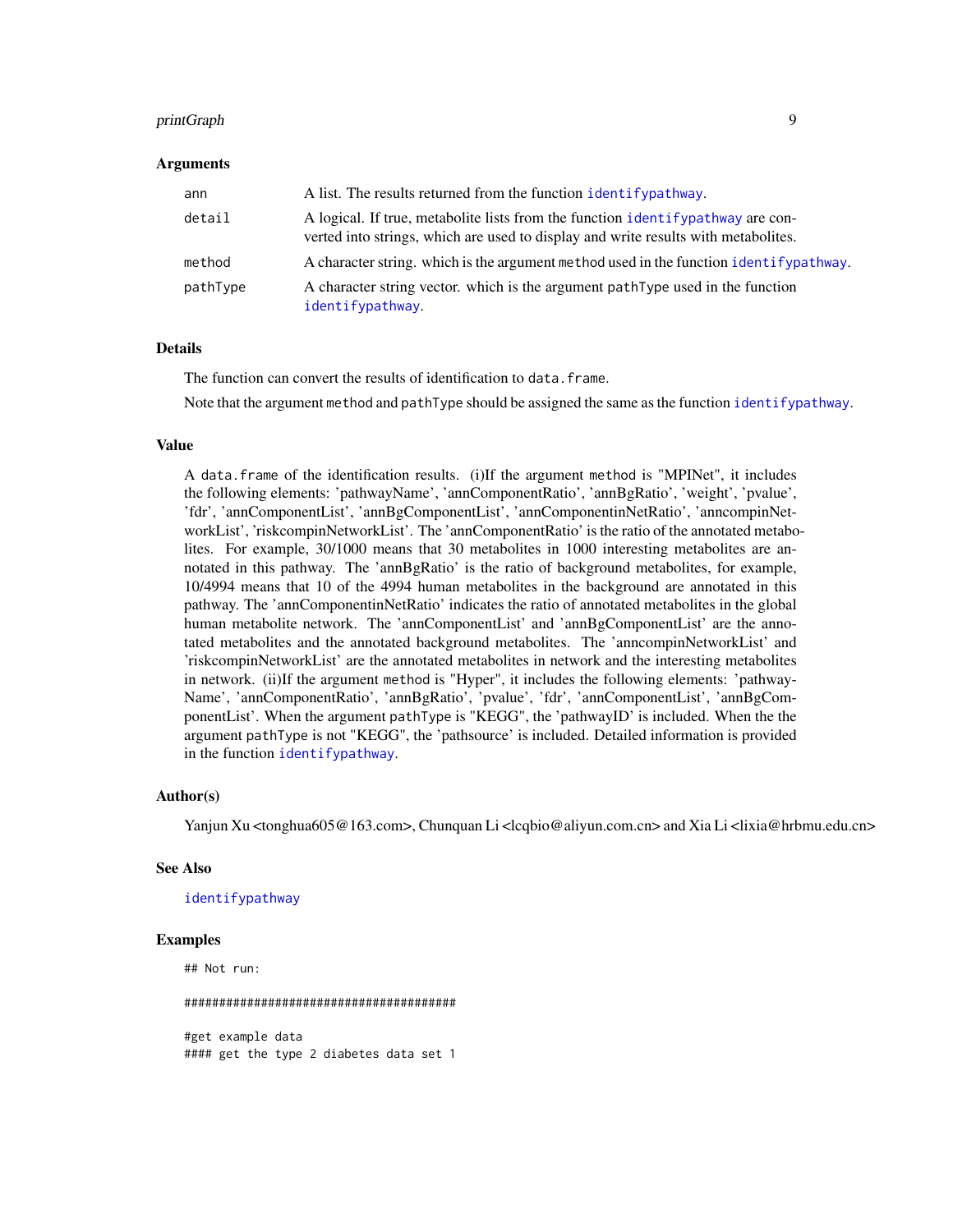```
risk<-GetExampleData(dataset="diabetes1")
#### integrate the non-equivalence of metabolites and the character of
#### differential metabolites by the monotonic spline model
pss<-getPSS(risk,plot=TRUE)
#identify dysregulated pathways
anncpdpre<-identifypathway(risk,pss,pathType="KEGG",method="MPINet",annlim=1,bglim=6)
#convert ann to data.frame
result<-printGraph(anncpdpre,pathType="KEGG",method="MPINet")
#print part of the results to screen
head(result)
result1<-printGraph(anncpdpre,pathType="KEGG",method="MPINet",detail=TRUE)
#print part of the results to screen
```
head(result1)

## End(Not run)